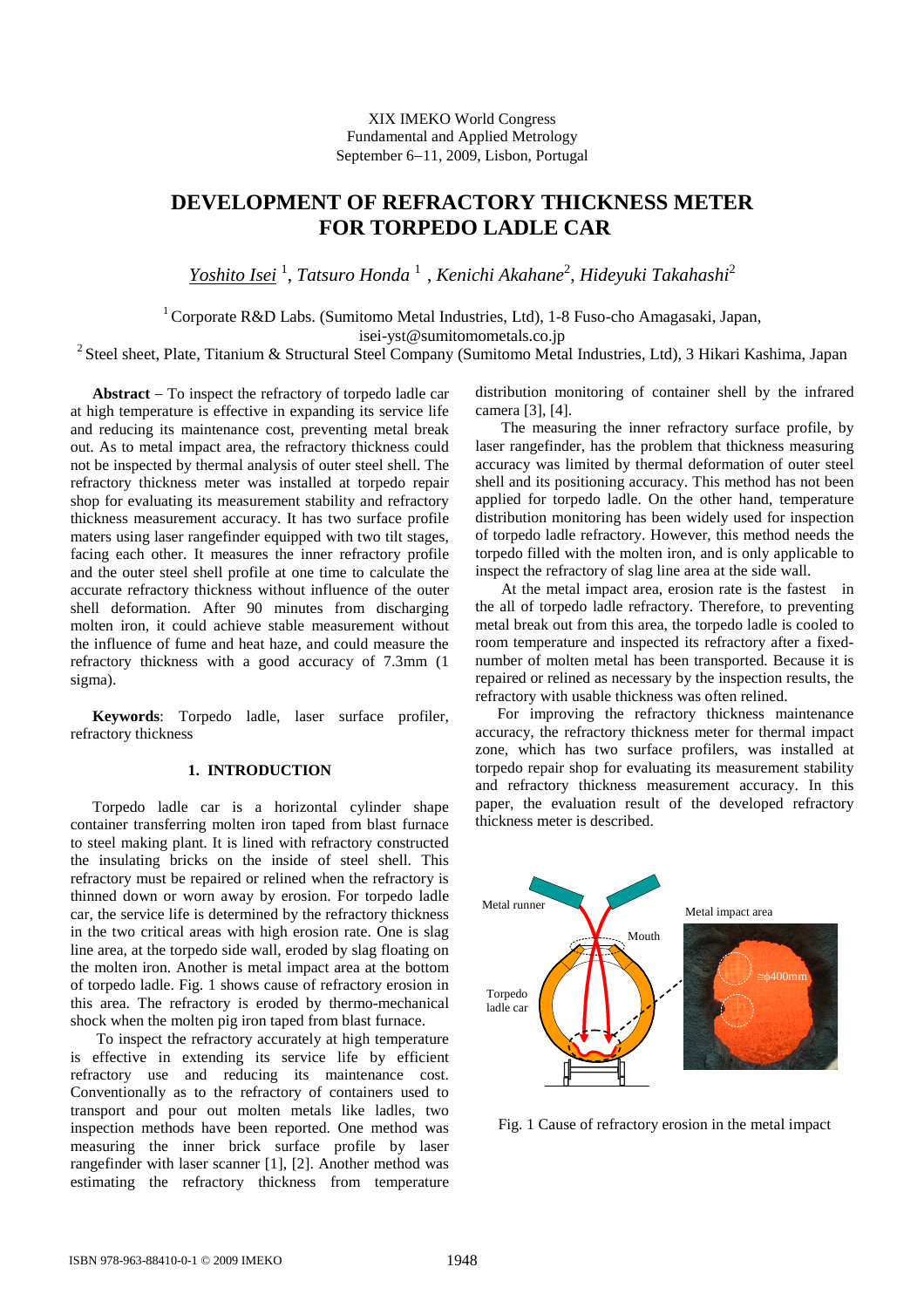#### **2. REQUIRED SPECIFICATION**

Required specification of refractory thickness meter for torpedo ladle is shown in Table 1. A target torpedo capable of holding 400 tons of steel has an outside diameter of approximately 4000mm. It is difficult to obtain the accurate refractory thickness without correcting the influence of the outer shell deformation and its positioning precision.

The refractory must not be cooled down to prevent thermal damage on the bricks. The measurement must be completed within 2 hours after discharging molten iron. Because of inner high temperature, the residual hot slag produces fume and heat haze near the torpedo ladle's mouth. This environment makes it difficult for laser surface profiler to obtain stable measurements.

The challenges to develop the refractory thickness meter are:

- (1) To obtain the stable measurements at high temperature right after discharging molten iron.
- (2) To measure accurate refractory thickness with accuracy of 10mm (1 sigma) without the influence of outer shell deformation and its positioning precision.

| Item             | Specification                                                     |
|------------------|-------------------------------------------------------------------|
| Target           | 400ton torpedo ladle                                              |
| Outer diameter   | Approximately 4000mm                                              |
| Measurement area | $\pm$ 40 degrees (Central angle)<br>$\pm 500$ mm (Axial position) |
| Thickness range  | $0 - 500$ mm                                                      |
| Temperature      | Max.1100 $\degree$ C                                              |
| Accuracy         | 10mm(1 sigma)                                                     |
| Measurement time | Within 2 hours after discharge<br>molten iron                     |

Table 1 Required specification

#### **3. SYSTEM DESCRIPTION**

For removing residual slag from the bottom of the torpedo, the torpedo is tilted 90 degrees right after discharging the molten iron. The residual molten slag flows to side wall of the torpedo. Fig.2 shows the photograph of the laser surface profilers. These equipped with the laser rangefinder and two axis tilt stages. The laser rangefinder is categorized as a class 2 laser product, eye damage couldn't occur, was chosen for outdoor use. It employs a modulated beam "time-of-flight" principle, which measures the time light takes to travel to the target and back. The time delay is indirectly measured by comparing the signal from the laser with the delayed signal returning from the target. This measurement principal could not be influenced by heat haze easily compared to the triangulation one. Its distance measurement accuracy is 1mm (1 sigma) with 4 second response.

 For calculation of refractory thickness from inner refractory surface profile, the actual diameter and centre coordinates of outer steel shell are necessary. But these values couldn't be given from the initial design dimension because of thermal deformation and torpedo stop position precision. For considering these values, the developed refractory thickness meter equipped additional laser surface profiler to measure the outer shell profile.

Fig. 3 shows the layout of the refractory thickness meter for torpedo ladle. Two laser surface profilers measure the inner refractory surface profile and the outer steel shell profile. These are facing each other across the torpedo ladle track and positioned at nearly the same height as to the torpedo ladle central axis. The distance between laser surface profiler, measuring inner refractory profile, and torpedo ladle central axis are about 5000mm to get optical path through the required measurement area, central angle ±40 degrees. The distance between laser surface profiler, measuring outer shell profile, and torpedo ladle's central axis are about 9000mm to avoid interfering neighbour hood tracks. The control PC gathers rangefinder's measurements and laser optical path angles of both laser surface profilers. Then it calculates the refractory thickness.



Fig. 2 Photograph of the laser surface profiler



Fig. 3 Arrangement of refractory thickness meter for torpedo ladle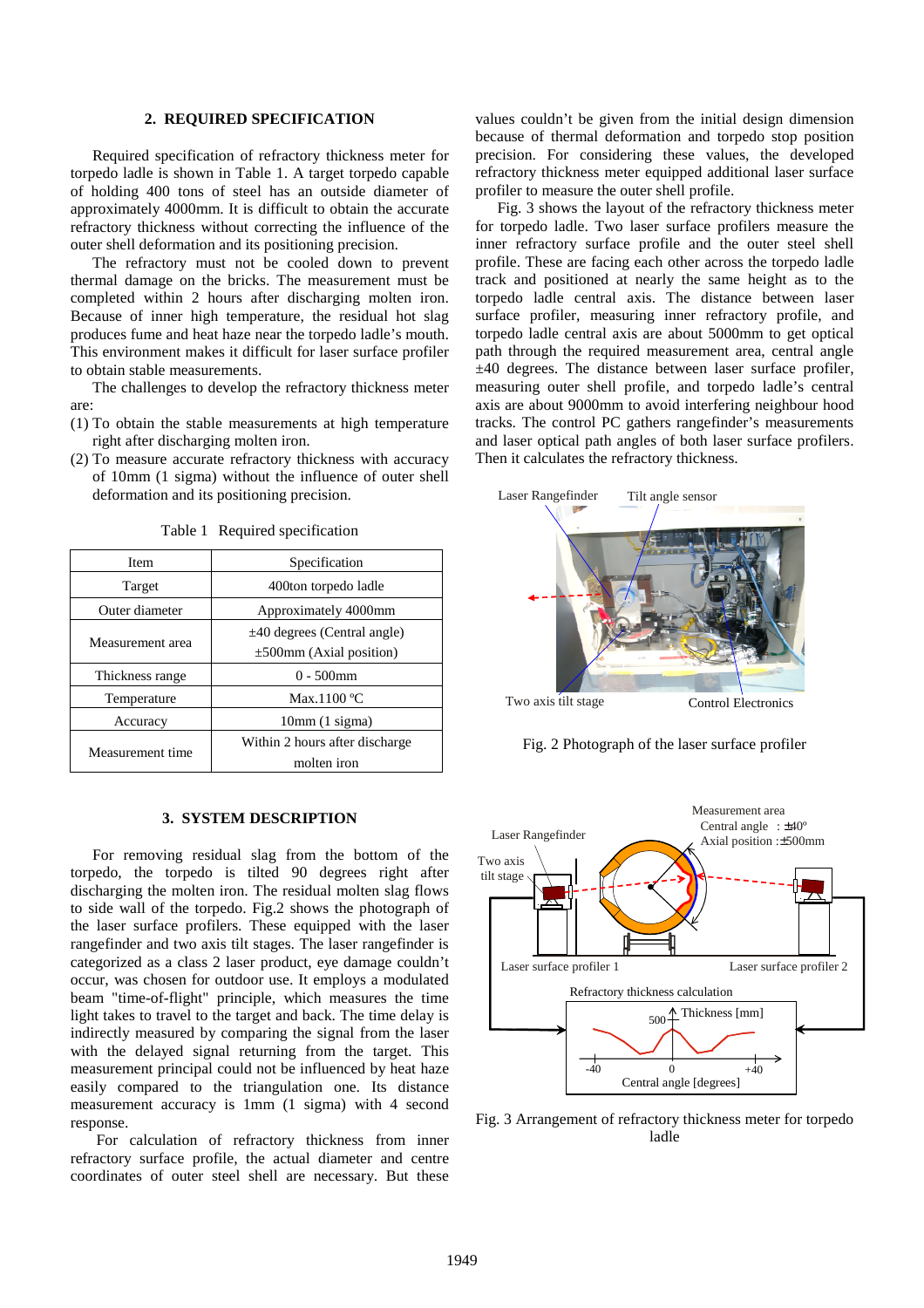## **4. THICKNESS CALCULATION**

Fig. 4 shows the parameters used for thickness calculation. The profilers output the measured distance  $L_i$ and laser incident angle  $\phi_i$  for horizontal,  $\theta_i$  for vertical. These polar coordinates of measurements translated to orthogonal coordinates by equation (1). Here, the subscript indicates the laser surface profiler, i=1 means the measurement for inner refractory profile, i=2 means the measurement for outer shell profile. D and hi means relative displacements between two laser surface profilers. D means horizontal distance between them. hi means vertical displacements from a reference height equal to torpedo ladle central axis occurred by height difference between ground levels.

$$
\begin{cases}\n x_1 = L_1 \cos \theta_1 \sin \phi_1 & \begin{cases}\n x_2 = D - L_2 \cos \theta_2 \sin \phi_2 \\
y_1 = L_1 \sin \theta_1 + h_1\n \end{cases} & \begin{cases}\n x_2 = D - L_2 \cos \theta_2 \sin \phi_2 \\
y_2 = L_2 \sin \theta_2 + h_2\n \end{cases} & (1) \\
z_1 = L_1 \cos \theta_1 \cos \phi_1\n\end{cases}
$$

For calculating equation (1), the relative displacements hi and D are necessary. Fig. 5 shows the method to measure the relative displacement. The target board, on which the cross-hair is drawn, is positioned at the same height as to torpedo central axis between the laser surface profilers. When both lasers of laser surface profilers indicate to the cross-hair intersection, measured distances  $L_{Ti}$  and incident vertical angle  $\theta_{Ti}$  are given. Using target thickness T, relative displacements between two laser surface profilers  $h_i$ and D could be calculated by equation (2), (3).

$$
D = D_{T1} + D_{T2} = L_{T1} \cos \theta_{T1} + L_{T2} \cos \theta_{T2} + T \tag{2}
$$

$$
h_i = -L_{Ti} \sin \theta_{Ti} \tag{3}
$$

Fig. 6 shows the example of inner refractory profile and outer steel shell profile after translation to orthogonal coordinates. The regression circle to the outer shell profile is calculated. Its central axis coordinates  $(x_C, y_C)$  and its diameter  $R<sub>S</sub>$  are equal to the actual target torpedo's ones. Using these values and outer steel shell thickness  $T_s$ , the refractory thickness  $T_R$  and central angle  $\alpha$  could be calculated by equation (4), (5).

$$
T_R = R_S - T_S - \sqrt{(x_1 - x_C)^2 + (y_1 - y_C)^2}
$$
 (4)

$$
\alpha = \tan^{-1}\left(\frac{y_1 - y_c}{x_1 - x_c}\right) \tag{5}
$$



Fig. 4 the parameters used for thickness calculation



Fig. 5 the method to measure the relative displacement



Fig. 6 The example of measured profiles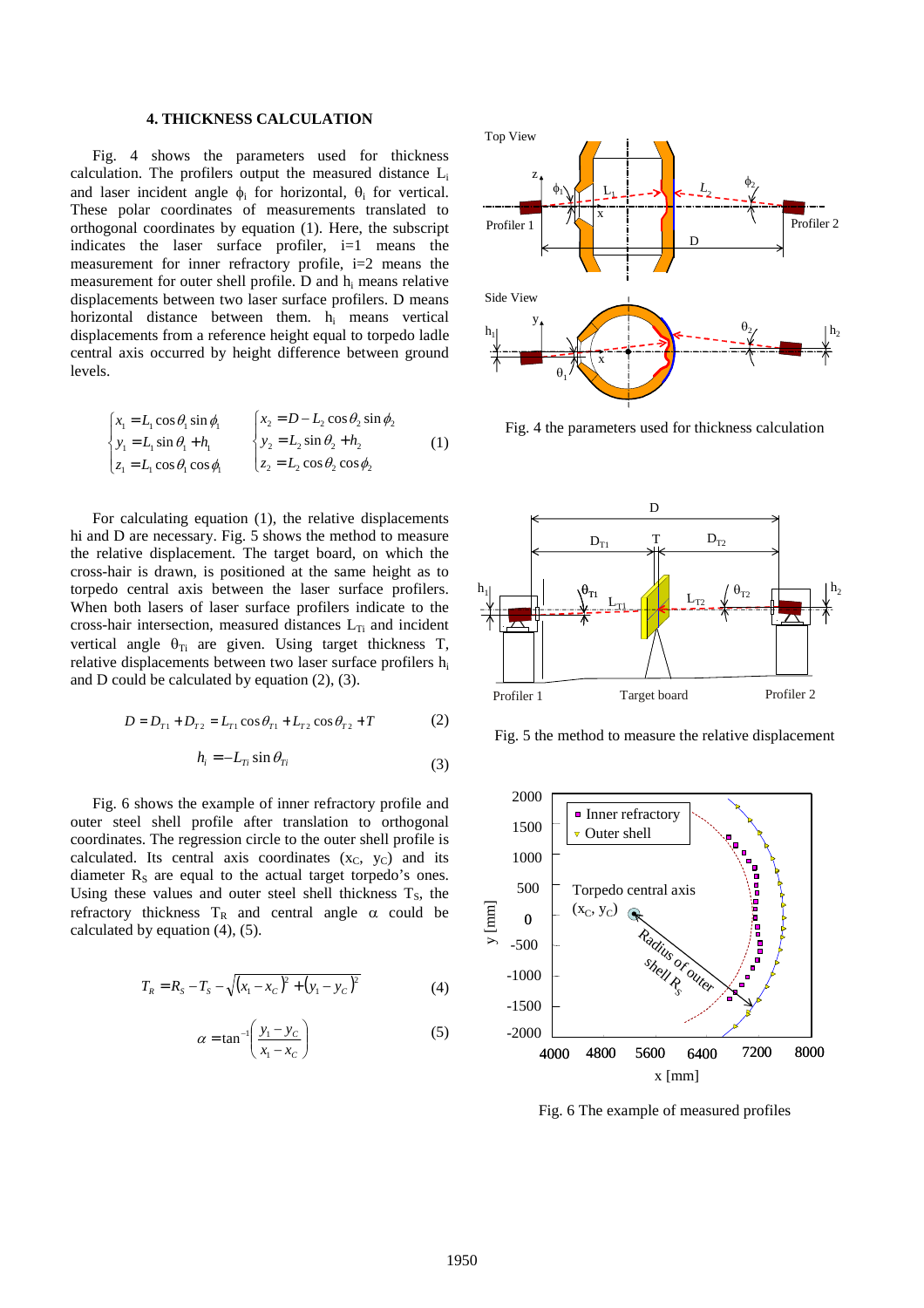## **4. EVALUATION RESULT**

The thickness measurement accuracy at room temperature was evaluated by arc-shaped mock-up sample. Its radius of curvature was equal to torpedo ladle's initial one and thickness was 200mm. Fig.7 shows the example of the thickness measurement result for the mock-up sample. It indicated that the refractory thickness meter had thickness measurement accuracy within 4mm, and could achieve the required measurement accuracy at room temperature.

Fig. 8 shows the influence of progress time after discharging molten iron on rangefinder's measurement stability. To evaluate the influence of fume and heat haze near the torpedo ladle mouth at high temperature, intensity and measurement success rate of the rangefinder were monitored continuously after discharging molten pig iron. After 90 minutes from discharging molten pig iron, disappearance of fume and heat haze increased the received intensity and measurement success rate. It indicated that the laser surface profilers could measure the accurate inner refractory profile after 90 minutes from discharging molten iron.

Fig. 9 shows an example of the refractory thickness measurement result for the torpedo ladle at high temperature. The eroded refractory profile at metal impact area could be observed clearly. To evaluate its thickness measurement accuracy, some eroded refractory bricks were sampled from the bottom of the torpedo when its refractory was relined after cooling. Then, these thicknesses were directly measured by ruler. Fig. 10 shows the comparison of the thickness measured by the refractory thickness meter with one of the samples after cooling. The difference of the thickness measured by the developed refractory thickness meter and one of the samples is 7.3mm (1 sigma). It indicated that the developed refractory thickness meter had good measurement accuracy.



Fig. 7 Measurement accuracy of mock-up sample



Fig. 8 Influence of progress time after discharging molten iron on rangefinder's measurement stability



Fig. 9 The example of the refractory thickness measurement result



after cooling [mm]

Fig. 10 Comparison of the thickness measured by the refractory thickness meter with one by the sampling after cooling